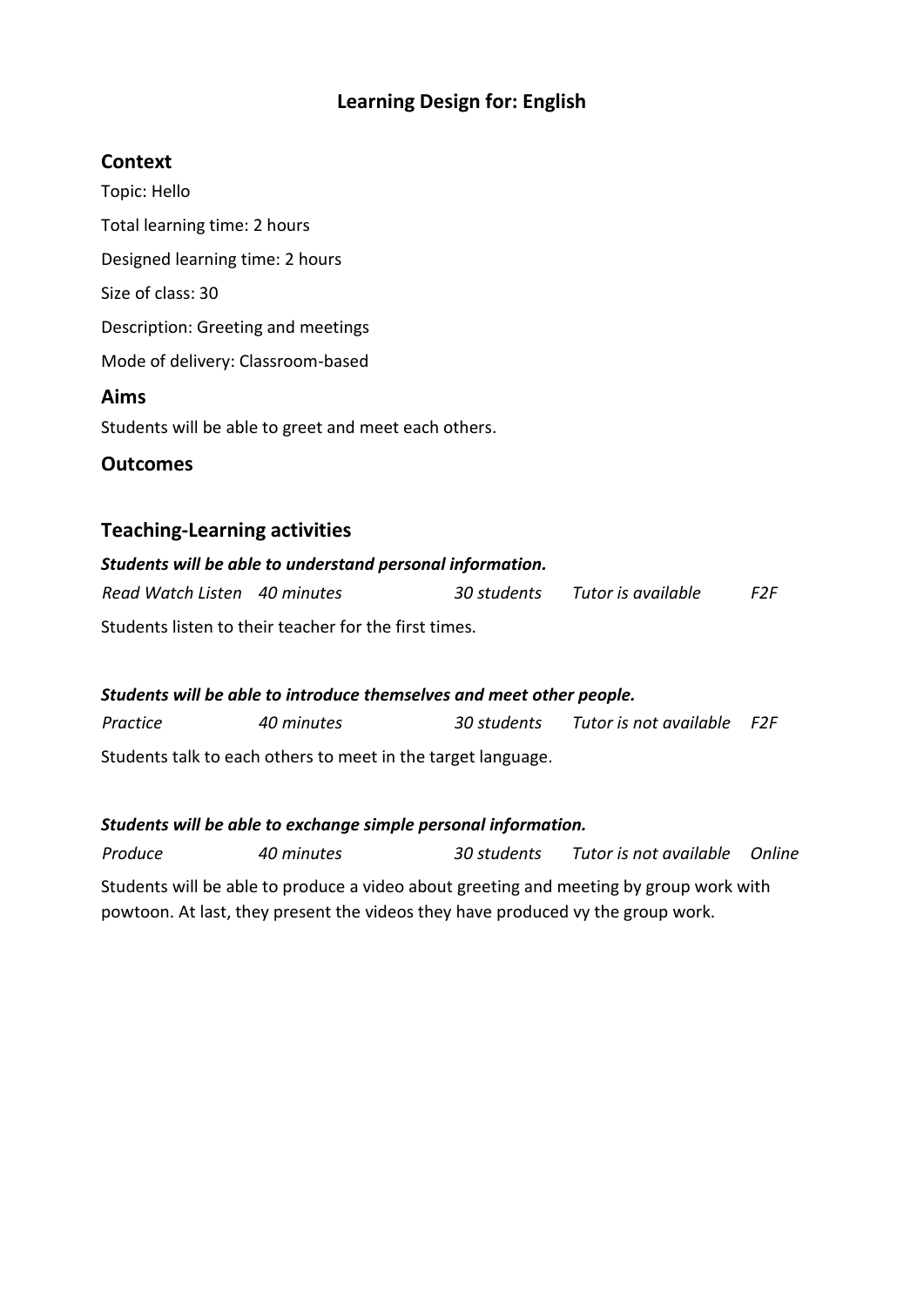# **Representations of the learning experience**



| Learning through |                                   | <b>Minutes</b> | %  |
|------------------|-----------------------------------|----------------|----|
|                  | Acquisition (Read, Watch, Listen) | 40             | 33 |
|                  | Investigation                     | ი              | 0  |
|                  | <b>Discussion</b>                 | O              | O  |
|                  | Practice                          | 40             | 33 |
|                  | Collaboration                     | O              | 0  |
|                  | Production                        | 40             | 33 |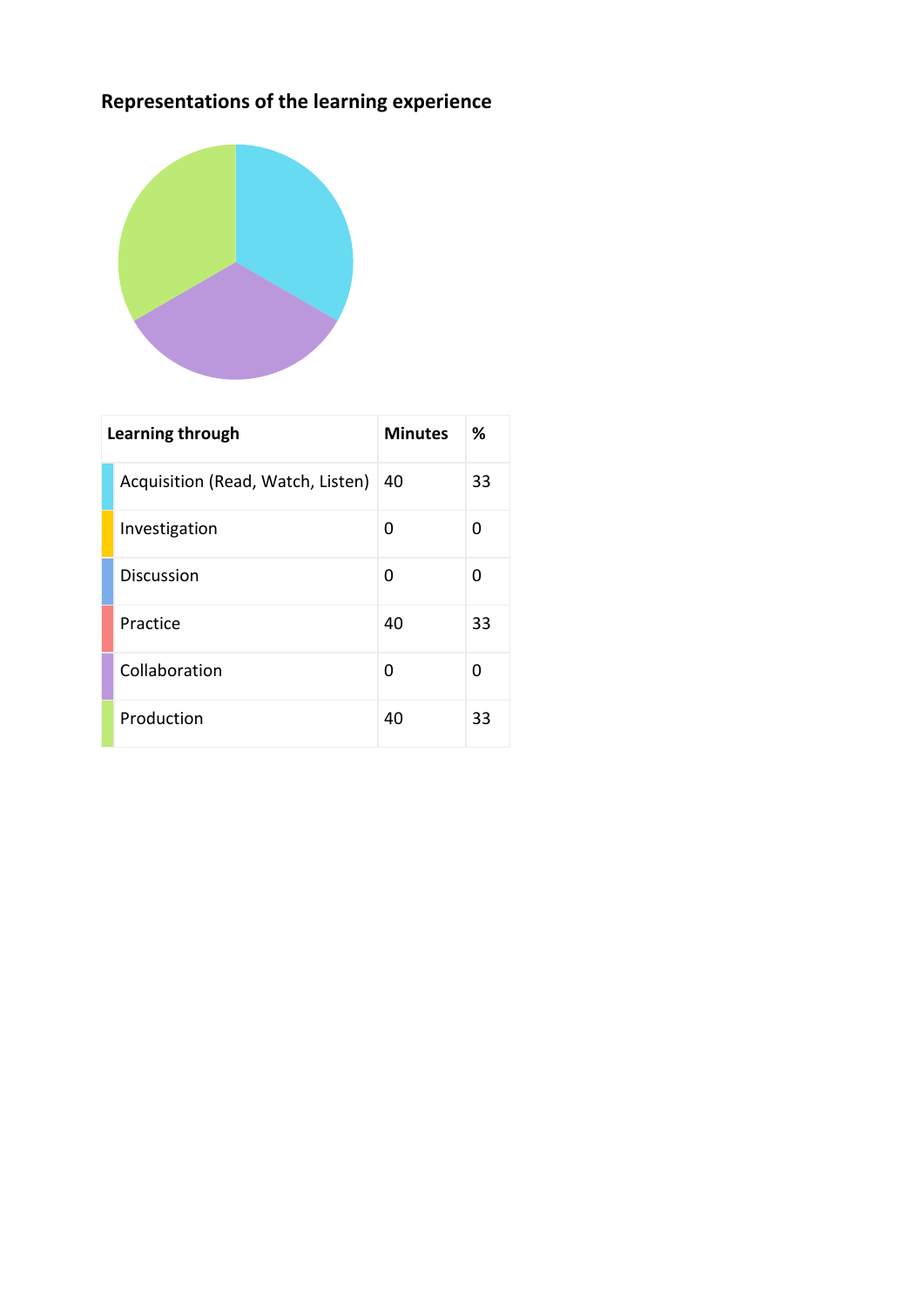|             | <b>Minutes</b> | ℅   |
|-------------|----------------|-----|
| Whole class | 120            | 100 |
| Group       | 0              | n   |
| Individual  | U              |     |



|              | <b>Minutes</b> | ℅  |
|--------------|----------------|----|
| Face to face | 80             | 67 |
| Online       | 40             | 33 |